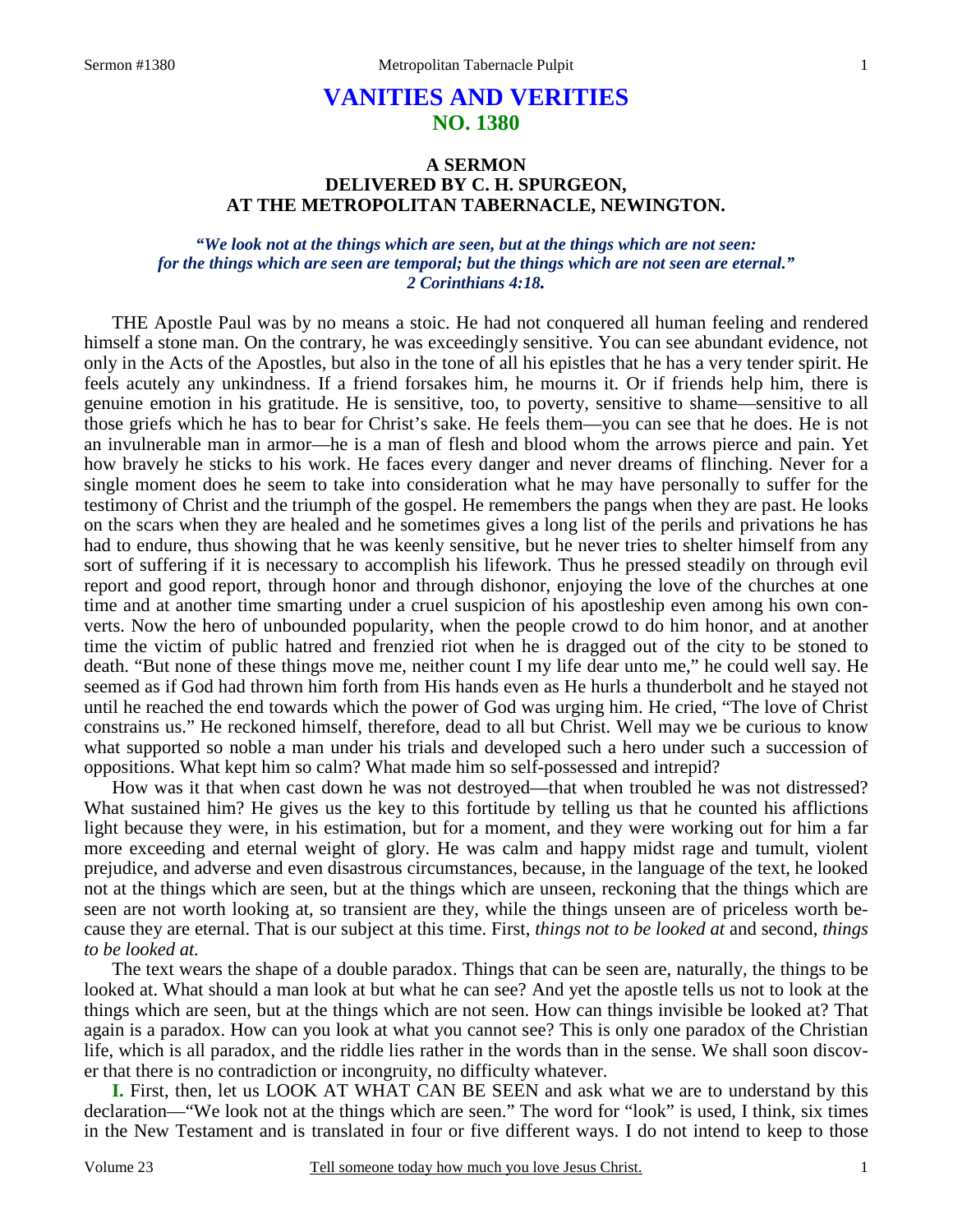translations, but to work them into the explanation of what is meant by not looking at the things which are seen.

It means, first, *lightly esteeming both present joy and present sorrow,* as if they were not worth looking at. The present is so soon to be over that Paul does not care to look at it. There is so little of it and it lasts such a brief time that he does not even care to give it a glance—he looks not at it. Here he is persecuted, despised, forsaken. "It will not last long," says he. "It is but a pin's prick. It will soon be over and I shall be with the goodly fellowship above and behold my Master's face." He will not look at it. He ignores it. Thus it behooves us to do if surrounded with trials, troubles, present sorrows—we should not think so much of them as to fix our attention or rivet our gaze on them. Rather, let us treat them with indifference and say, "It is really a very small matter whether I am in wealth or in poverty, in health or in sickness, whether I am enjoying comforts or whether I am robbed of them. The present will be so soon gone that I do not care to look at it. I am like a man who stays at an inn for a night while he is on a journey." Is the room uncomfortable? When the morning breaks, it is of no use making a complaint and so he merely chronicles the fact and hastens on. He says to himself, "Never mind, I am up and away directly, it is of no use fretting about trifles." If a person is going a long distance in a railway carriage, he may be a little particular as to where he shall sit to see the country and as to which way he likes to ride, but if it is only a short stage—between, say, the Borough Road and the Elephant and Castle—he does not think about it. He does not care in whose company he may be, it is only for a few minutes. He is hardly in before he is out again. It is a matter not worth thinking about. That is how the apostle regarded it. He reckoned that his present joys and present sorrows were so soon to be over that they were, to him a matter of indifference, not even worth casting his eye that way to see what they were. "Does Jesus bid me go to Rome?" asks the apostle. "Then I do not look to see whether I shall be housed in Nero's palace or caged in Nero's dungeon. It is for so short a while that if I can serve my Master better in the dungeon than I can in the palace, so let it be. My casual lot shall be my well-contented choice. It shall be a matter, if not of cool indifference, yet still of calm serenity, for it will soon be over and gone into history. A whole eternity lies beyond and therefore a short temporality dwindles into an insignificant trifle." What a blessed philosophy this is which teaches us to not even look at passing, transient troubles, but to fix our gaze on eternal triumphs.

He meant more than that, however. He meant that he had learned not to regard the things of the present as if they were at all real. He did not look upon them as substantial or enduring. Like as clouds when they float overhead assume diverse shapes but change their form while we are gazing at them, so events, as they seemed to be transpiring, were to him no more than apparitions. When a man looks on a dissolving view, knowing that it is going to dissolve, he does not regard it as being other than an illusion. It is a shadow cast upon a sheet—there is nothing substantial in it. It may please his eye, but he will say, "The subject upon the sheet is not the real thing. The view before me is not the scene itself and if I turn my eyes away from it, it will have melted away into nothingness in a little while. So for all its charms or its terrors, I will not fret myself." You know how Paul explains his own words in another passage when he says, "Brethren, the time is short: it remains that both they that have wives be as though they had none; and they that weep, as though they wept not; and they that rejoice, as though they rejoiced not; and they that buy, as though they possessed not; and they that use this world, as not abusing it: for the fashion of this world passes away." That is so with the earthly joy of the best of men. He should say to himself, "This is a dying joy. This will pass away. I look at it as a shadow." Is a child born into your house? Read across its brow the word, "Mortal," and when it dies you will not be disappointed or be anything like so sad as if you dreamed that you were a parent of an immortal. Such a thought *must* be a dream, since *your* little one may be taken from you as well as the child of another. When you have riches, do you say to yourself, "This is a solid treasure. This is golden gain"? Ah, then it will be your god and if you lose it, the loss will eat like a canker into your spirit. But if you say, "These are fleeting things. They may take to themselves wings and fly away. I will not consider money to be treasure, but only look upon it as a shadow and hold it as such—as a thing not to be reckoned with substances because it is seen and temporal." That is the way to do with every one of our joys. Do not look upon them as though they were substantial, for they are not. They are a part of this life-dream, this empty show—they are nothing more at their very best. Oh, how often do they prove to us, painfully, that they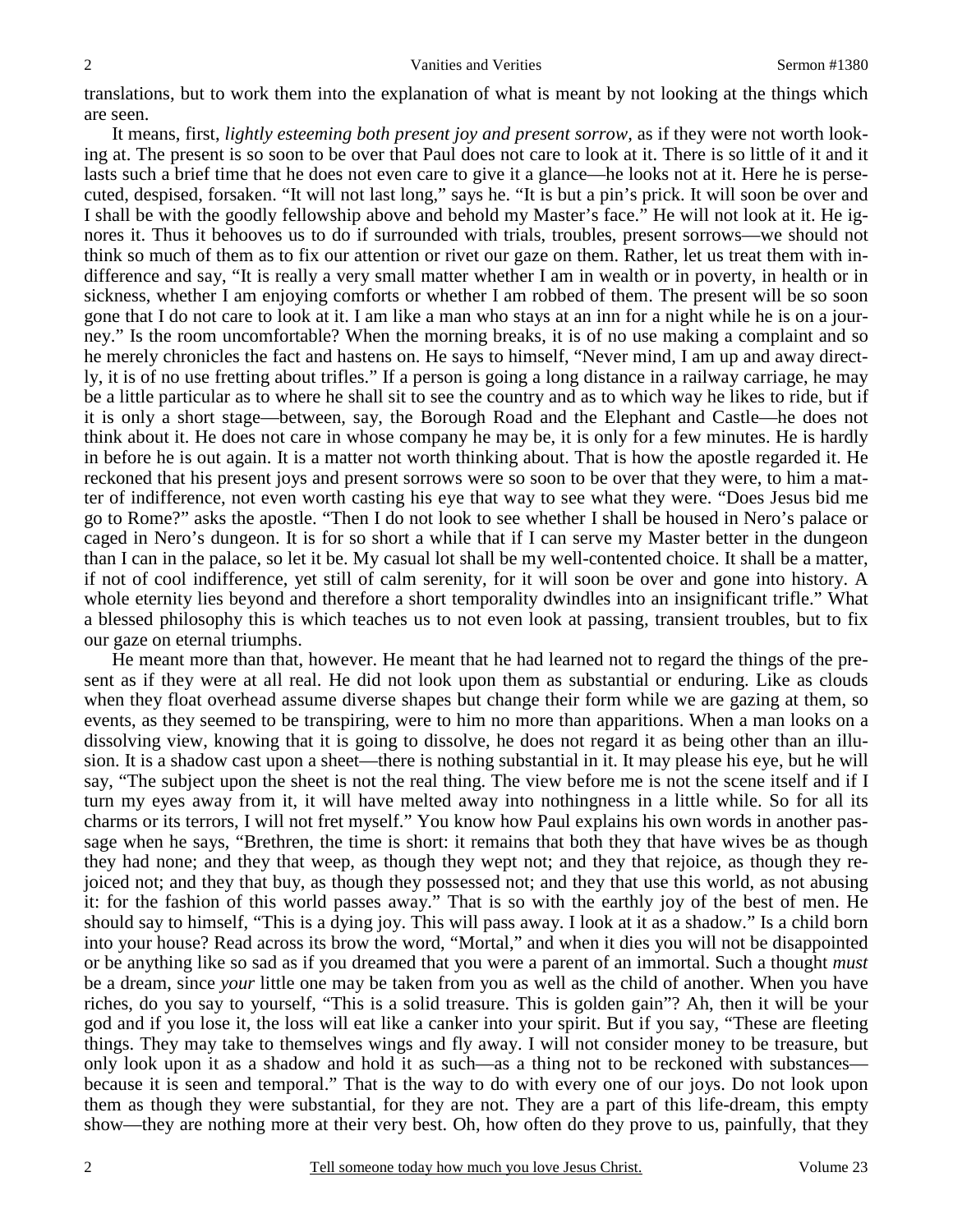are unsubstantial! Look in the same way upon your circumstances. Say, "Well, I am in poverty, but this is not real poverty, because it is not lasting poverty. In a short time I shall be among the angels and walk the streets of gold and be as bravely clad as any prince among them. Therefore will I not fret and worry, since my poverty will soon be over." Anything of loss or suffering that you are called upon to endure, always look upon it in the light of time and see what a fleeting thing it is, and bear it bravely like a man—no, like a Christian man—because you have in heaven a better and an enduring substance. These transient things are not worthy to be considered. Look upon them as if they were just nothing at all. So the apostle did.

Again, I find the word sometimes translated, *"mark."* "Brethren," says the apostle, "mark them that are unruly." The word is the same as that which is here rendered, "look." Dear friends, we are not to mark the things which are seen as if they were worth notice. You know that little children, if you give them a new toy or a new frock, clap their hands and otherwise express their delight. That is because they are children. Be not children in knowledge, but quit yourselves as men—and as to the things of this life, look on them as toys. Do not act towards them as children do, but as men. "Oh," says the young man, "I have taken my degree at the university today." How he exults. What high importance he attaches to it. He wishes to get a newspaper to see if it is recorded there. It is to him an event as great as anything in history. We, perhaps, are rather amused at his excitement, for we do not consider anything of this sort much worthy of marking down. Another man finds that he has made some considerable gain and he, too, reckons it as a red letter day the day in which he seized these accessions to his fortune. If you are doing so, you are making sorrow for yourself, for as surely as joy becomes too sweet, sorrow will become too bitter. If I care nothing whatever for man's approbation, I reckon little of man's disapprobation—one gets to be brave in that way. It is not good to be much elated or much depressed by the joys and sorrows of life. If you are overjoyed, if you mark down certain matters as the very essence of happiness and begin to exult and revel in the things which are seen, then, mark you, when the untoward things come to you and blight your hopes, you will find that you have rendered yourself too sensitive and you will feel the smart far more keenly than you would have done if you had exercised wisdom enough to forbear reveling in the sweets. Look at the wasps and flies in summer. They will see placed for them by your kindness sweet liquid in which to catch them—sugar or honey is employed to hold their wings. The wise fly sips a little and away, but the unwise insect enjoys the sweet and wades in farther and farther till he clogs his wings and he it is who will suffer when you come to destroy your prey. It is a blessed thing to be able to sip of this world and no more—for to plunge into it is death. Avoid the sweets of this world when they begin to tempt you. Say of them, as Solomon did of wine—"Look not upon it when it is red, when it gives its color in the cup, when it moves itself aright—for who has woe, who has sorrow, who has contention, who has babbling, who has wounds without cause, who has redness of eyes?" Surely the men who make this world to be their highest joy find at the last it bites like a serpent and stings as an adder. They indulge their passions to the destruction of their souls. Do not, therefore, mark carnal joy as to be desired.

But are we never to have anything special to mark? Oh yes. Carefully mark down the eternal things. Did the Lord appear to you? Mark that down. Did you win a soul to Christ? Mark that down. Did you have sweet answers to prayer? Mark that down. Those are things of special note, as I am quite sure Paul thought. Though he would not say much about the discomforts of the dungeon of the Praetorian, he marked down its consolations. When Onesimus came to hear him, he made a note of it. It did not matter to him whether he was assailed with stones or surrounded with applause. Whether he lodged in a palace or slept in a prison was to him no more than the incident, or say but the accident, of the hour. He made no account of such trivialities. He never marked those things down—the eternal was what he marked, but not the transient.

Another meaning is, *take heed*. You must put all the translations together to get the meaning. In the gospel according to Luke this word is translated, "Take heed." The apostle meant, no doubt, that he did not take heed of the things which were seen. He did not exercise care, thought, and anxiety about them, but his care, thought, and anxiety were about the things which are not seen. "After all these things," says Christ, "do the Gentiles seek." So they do. They are always seeking after the world—from early morning till late at night it is the world they are after. Well, let the Gentiles follow their pursuits, but the child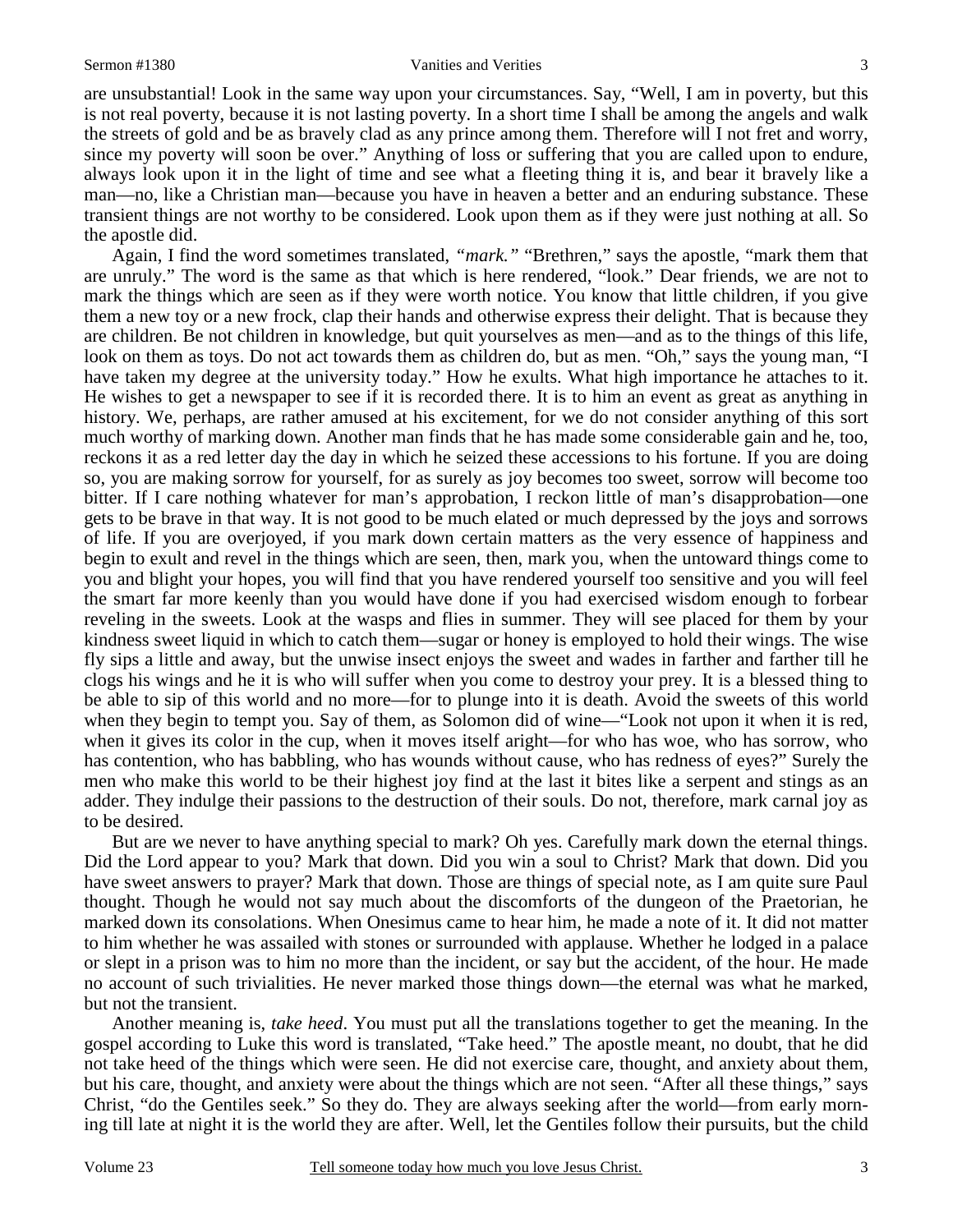of God should not, for our Lord says unto us, "Take no thought for your life, what you shall eat or what you shall drink, or wherewithal you shall be clothed." He bids us cast our care upon Him and cease from all anxiety. "Seek you," says He, "first the kingdom of God and His righteousness, and all these things shall be added unto you." So the apostle Paul tells us not to care, not to worry or trouble ourselves about things which are seen, whether good or bad, prosperous or adverse—never suffering them to eat like a corrosive acid into our spirit. We are to spend all our heed upon our walk with God, our obedience to His command, our fulfilling His will, our spreading His kingdom, our getting ready for the coming of Christ, our being prepared for judgment, our being prepared to dwell eternally with God at His right hand. About these we ought to take heed. This is our business, but alas, our thoughts naturally drift the other way. These temporalitics are more apt to absorb us. There are some who not only apologize for themselves, but justify their worldly-mindedness. Fitly, therefore, does the Lord Jesus Christ, by the mouth of His apostle, recall our thoughts away from groveling themes and bids us take heed of the eternal and let the secular sit lightly on our minds.

Paul, in the epistle to the Galatians, uses the word in the sense of *considering,* "considering yourself lest you also are tempted." We shall dive still more deeply into the meaning if we understand how in certain conditions the present, the transient, the things most palpable to the senses are properly left out of all consideration and not taken into the reckoning. For instance, if the apostle knew that he should glorify God by preaching the gospel, what would it matter to him if friend or foe should say to him, "Paul, you will risk your life by attempting to do so"? Live or die, he would be bold to preach. He never took their warnings into consideration. And if they had said, "If you state such-and-such a truth or administer such-and-such a reproof in a certain church, you will be sure to lose their respect. You will lose face among them." Again, he would have smiled. It would have had no more influence upon him than it would have upon a merchant should you say to him, "If you go into such a district you will have to encounter clouds of dust." He would reply, "Why, if I can net a thousand pounds, what do I care about dust or no dust?" If it is my object to ascend a mountain, am I to be deterred by a few cobwebs across my path? What are tiny obstacles to a strong man? So Paul did not consider the things which are seen to be worth a thought, though there are puny folk who value nothing else. The cost to him seemed so little that he would let it go into the scale or not, as men pleased. "I reckon that these light afflictions, which are but for a moment are not worthy to be compared with the glory which shall be revealed in us."

Are you not sometimes placed in this position? You know you ought to do right, but you fear that if you do, you will lose your situation. Well, now, if God's cause is uppermost in your estimation you will not consider your loss as the first matter. You will rather say, "I can lose anything sooner than lose peace of mind and miss pleasing God." Or there is some duty which you know you ought to perform and you are told, "Well, if you do that, you will lose your old uncle's love. He will strike you out of his will. You must think about it." What is the use of thinking about it? It is only an earthly, transient thing, and what are these transient things, be they what they may, compared with the eternal weight of glory? O brothers, if men lived in the light of eternity and judged their position accordingly, how differently would they act. But instead of so doing we begin weighing those trifles which we may have to endure for Christ's sake and making much of them. This is playing the traitor to Christ and forsaking Him when we ought to be most firm; shame upon us if we thus requite our Lord; eternal contempt awaits such cowards. From this time forth may we never look upon the things which are seen as substantial, but put them down as vanity and let the things which are not seen rise before us in all their supremacy of value.

Perhaps you may get a still clearer perception of the meaning of the text if I tell you its full interpretation. By, "not looking at the things which are seen," we may understand *not making them our scope*. That is the nearest English word I can find to interpret the Greek. Let not these visible objects be the scope of your life, for alas, there are many whose whole scope of life is that they may prosper in this world. The next world may go as it wills—their scope ends here. To win the esteem of God seems a trifle to them. That they may live at ease, enjoy the comforts, and if possible, the luxuries of this life are their sole aim and objective.

As for the eternal things of heaven they seem dim and unsubstantial. Now, it must not be so with us. We should say, "The things eternal I pursue. I am no more a citizen of this world, but a pilgrim bound for the Celestial City. When I passed through Vanity Fair, they asked me to buy this and that and I said,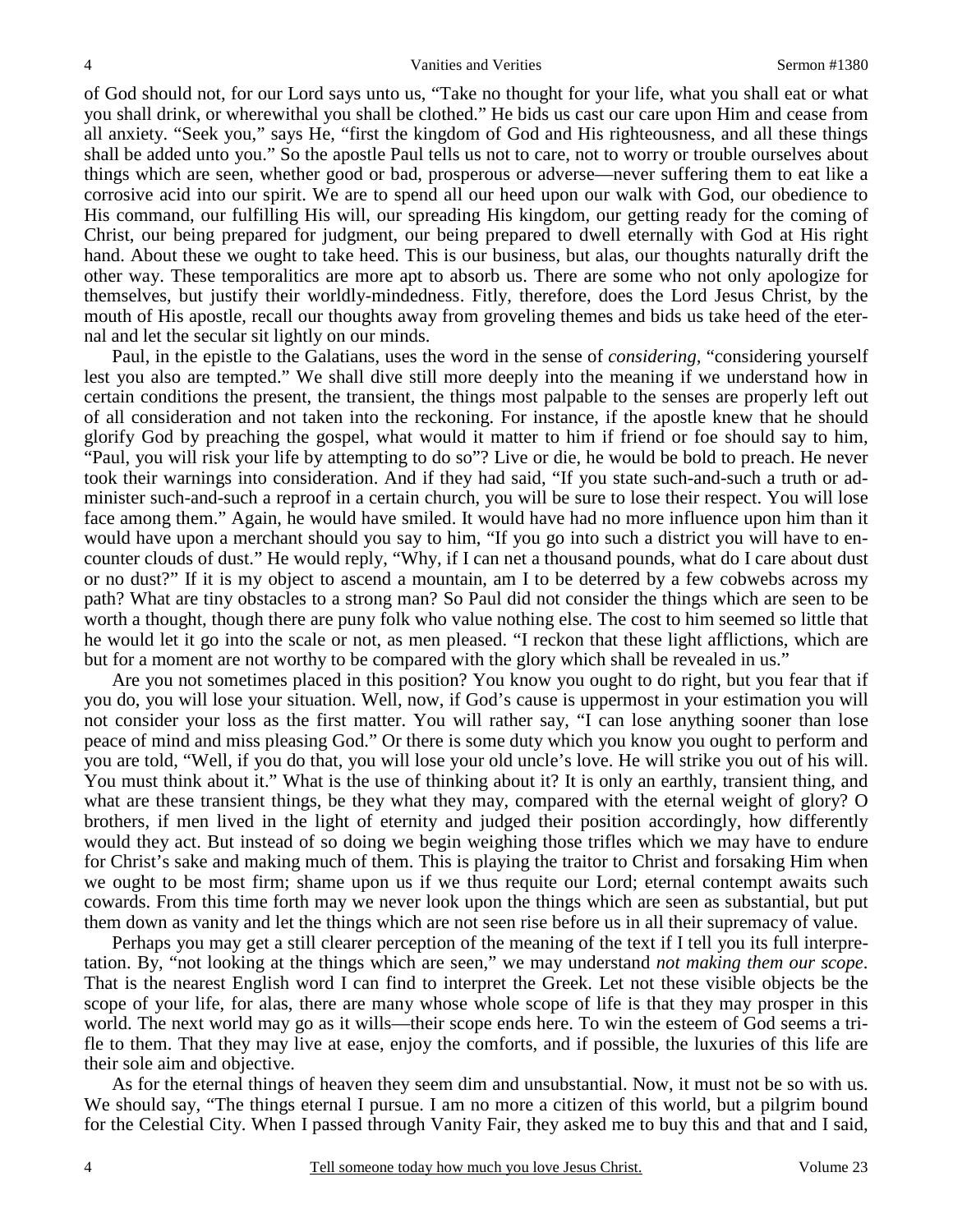#### Sermon #1380 Vanities and Verities

'I buy the truth.' I must go through the Enchanted Ground, but I will not sleep there, for this is not my rest. Whatever I see which is enchanting to others shall have no power over me, for the scope of my soul's desire and lifework is eternity." Would God we all had invisible joys for our object.

To sum up the whole, my dear brothers and sisters in Christ, look not at the things which are seen. Do not look upon your comforts as if they were enduring. Do not dote upon them. Do not think of them as if you had them otherwise than on loan or as if you had any right to them. Be thankful to God for them, but because they will so soon pass away, do not set much store by them. Build not your nest on any of these trees, for they are all marked for the axe and before long they will all come down. Say not of any mortal man, or woman, or dear child, or worldly possession, or knowledge, or pursuit, or honor, "This is much to me." Let it be little to you. Put the gifts of God far down in the scale compared with Himself. Try, when you have your comforts, to find God in them and when you lose your comforts, then just change the words and try to find all in God, for remember, "Man shall not live by bread alone, but by every word that proceeds out of the mouth of God shall man live."

You have not to live on the creature comforts—you are bound to live on the living word of the living God and you will never be fully happy until you do this. A man who goes to a town and chooses a house that is dilapidated—the foundations gone and the beams decayed—may say, "This is a very comfortable house," but *you* would not think so highly of its charms. "No," you would be ready to say, "I cannot be comfortable in it. The rich hangings and costly furniture do not hide the serious defects. It may come down at any time about the heads of the sleepers. This is not a house for me." You know this is the case in daily life and common experience. Well, it is just the same with regard to the things eternal. Say therefore to yourself, "I must repose my soul upon that which is true, real, well-founded, and imperishable. Earthly things are too transient to afford me any solace or security. I dare not set my soul upon them. I cannot drink water out of these broken cisterns. I must go to the fountain from where all satisfying, trustworthy supplies flow."

You must do the same with regard to your sorrows, although it looks rather hard, yet it is the wiser way to take them cheerfully, rather than to exaggerate their weight by murmuring at them. If a man has grace to live above his joys that same grace will enable him to live above his sorrows. As I said just now, when earthly joys enchant you too much, then should earthly sorrows overtake you, they will make you sorely despond. Your wisdom is to live above them both—above the glee of prosperity and the gloom of adversity. Dear brother, what ails you? Have you lost a child? Lost! Why, you will be where that dear one is within so incredibly short a time that you need not worry and fret. Coming down from such a domestic grief as that to a commercial anxiety—you have had a sad loss in the City, have you? Some of your comforts will be curtailed. But if you get nearer to the heart of your Lord and love Him better and walk in the light of His countenance more than you did, you will never know you had a loss. You will be so much richer in the fine gold of His comfort that you will scarcely miss the silver of this poor world.

And so, too, if you lose credit or are discountenanced by old friends, or are deprived of anything which men are apt to make great account of here below—if you do but remember that it was only a bubble and it has burst—you will not be broken-hearted. Say, "It never was more than a bubble and I ought to have known that it would soon be gone. The comfort I had was never anything but a temporary loan and I ought to have remembered that it was borrowed." If you get into that mindset, you will live above the cares of this life. May God help you so to do.

**II.** Now, for a few minutes let us address ourselves to the second point—LOOKING AT THE THINGS WHICH ARE NOT SEEN. How can we do that? Well, first, *realize them by faith*. We believe in the resurrection of the dead and in the judgment, and in life everlasting according to the teaching of the Word of God. Try to look at these things to look at them as present facts. Some will never do so. They will tell you that they could not see them if they tried. But that is just what we, who have been taught of God to look at the things which are not seen, can palpably discern. Oh, to look beyond death to "the home over there," beyond the swelling flood where souls that were loved of God from before the foundation of the world are safe with Jesus. I invite you to do so, especially if you have some dear ones there. Do you see them? Do you hear their music? Do you behold their joys? Are you going to be troubled about them any longer, after having realized their certain happiness? By-and-by there comes the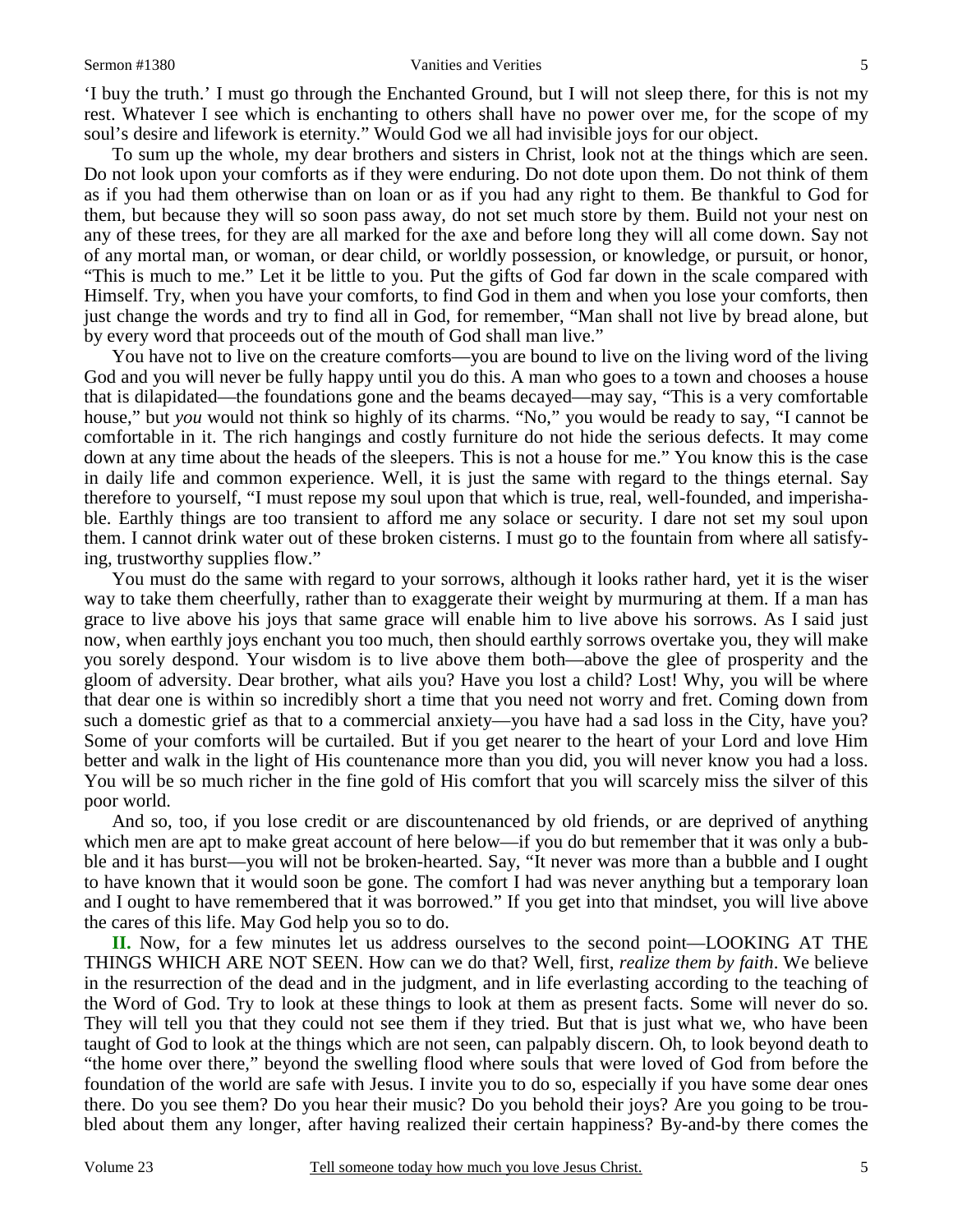resurrection and the trumpet shall sound and the dead shall be raised. The very body over which you wept because it was to be given to the worms shall rise in matchless beauty in the likeness of its Lord. Will you not wipe your eyes dry now and submit to the divine will, for surely the hope of the blessed resurrection makes amends for the loss by death? Then there is to come the judgment and you and I will be there. A soldier, some time ago, was in the valley of Jehoshaphat where, according to tradition, the feet of the Messiah will rest in the Day of Judgment and He sat on a stone and said, "And shall we all be present? I will sit here in that day." And there, absorbed with the thought, he looked up to the sky and so distinctly did he realize the majestic vision of the Day of Judgment, that he fell to the ground in amazement, oblivious of everything that was transpiring around him. Ah, if all of us were living in the light of the day of the Lord, what trifles these ebbs and flows, these ups and downs of passing circumstances would seem! How lightly we would bear sorrow and how little we would think of earthly fortunes and misfortunes if we could actually forecast the tremendous day when, with angels for witnesses and Christ for our Judge, we shall have to stand and be judged according to the things done in the body. Realize heaven, brothers and sisters, the heaven of the perfected manhood after the resurrection—the heaven where we shall see the Beloved's face, and day and night extol Him forever. Oh, what is it to be poor? What is it to be sick? What would it be to go through a thousand deaths if we may but at last behold His glory, world without end? And think of hell, you that forget God and revel in vanities. As your trembling spirit best may, think what it must be to be driven from His presence—to hear Him say, "Depart, you cursed, into everlasting fire in hell." Ah, gilded world, how you lose your luster when once I see the lurid glare of Tophet. O painted harlot, how I see your haggard ugliness when I hear the weeping and wailing and gnashing of teeth of those who chose the broad road and let the Lord the Savior go! How I despise you! As the vision opens before the eyes of faith, what zeal it kindles in my breast! Would to God I could induce some careless person here who, nevertheless, does believe the Scriptures, to sit down, if it were but for a half-hour and try, believingly, to picture these things to his mind's eye. This sacred volume is full of pictures—pictures of things that shall shortly come to pass. Oh that you had the discernment to see them, not as weird fancies, but as veritable facts. The true sayings of God. The real thing is what you do not see to be real. The fiction is that which you account a solid fact. We are going down each one of us to the grave, but God lives forever and ever. As for that body of yours in which you are sitting in this house, it is not a substance which shall abide, but it is a shadow which shall dissolve, moldering into dust and exhaling into water. Yet there lives within you what you cannot see—the real and true self—and that true self of yours will pass into another state. and through it into yet another, which shall be everlasting. And oh, may God grant that your lot may not be everlasting sorrow, but endless joy. In either case, the things which are not seen are eternal. Gird up your loins and look at them like a man who will have before long to dispel the illusions of sense and confront the verities of eternity, whether he wants to or not.

The Christian learns to *look on these things with the eye of delight*. Is it not to you, my dear brother in Christ, a delight to see God? I should not like to go to any place where I could not see my God. Yet He is not seen. Is it not a delicious thing to look forward to the heaven that is above—to the city of the blessed? When the Lord indulges our faith with a view of that eternal joy—and some of us have known what it is—it has been too much for our weak capacity. We can laugh in our sleep when we dream of heaven and we can sit down in the midst of pain and sorrow and feel as if we could not feel more joy than we possess, because our souls have looked on the pinnacles of our Father's palace and seen the gleaming radiance of the twelve bejeweled foundations of the eternal city where there is a house and a crown and a harp for every believer among us. The poor girl who goes home from this joyous place of worship to her own little cheerless room would feel miserable, indeed, if she looked at the shady side of her condition, but she says, "My Lord is in this room," and the place glows as if it were made of slabs of gold. She settles down and begins to think of the heaven that is hers and she sees herself to be a King's daughter, a true princess, for she possesses in the glory-land a crown that no head can wear but hers, and there is a mansion provided for her which none can live in but herself. Happy, therefore, she well may be. O beloved friends, learn to look at these things with intense delight, because they are ours in belief now and are soon to be ours in possession.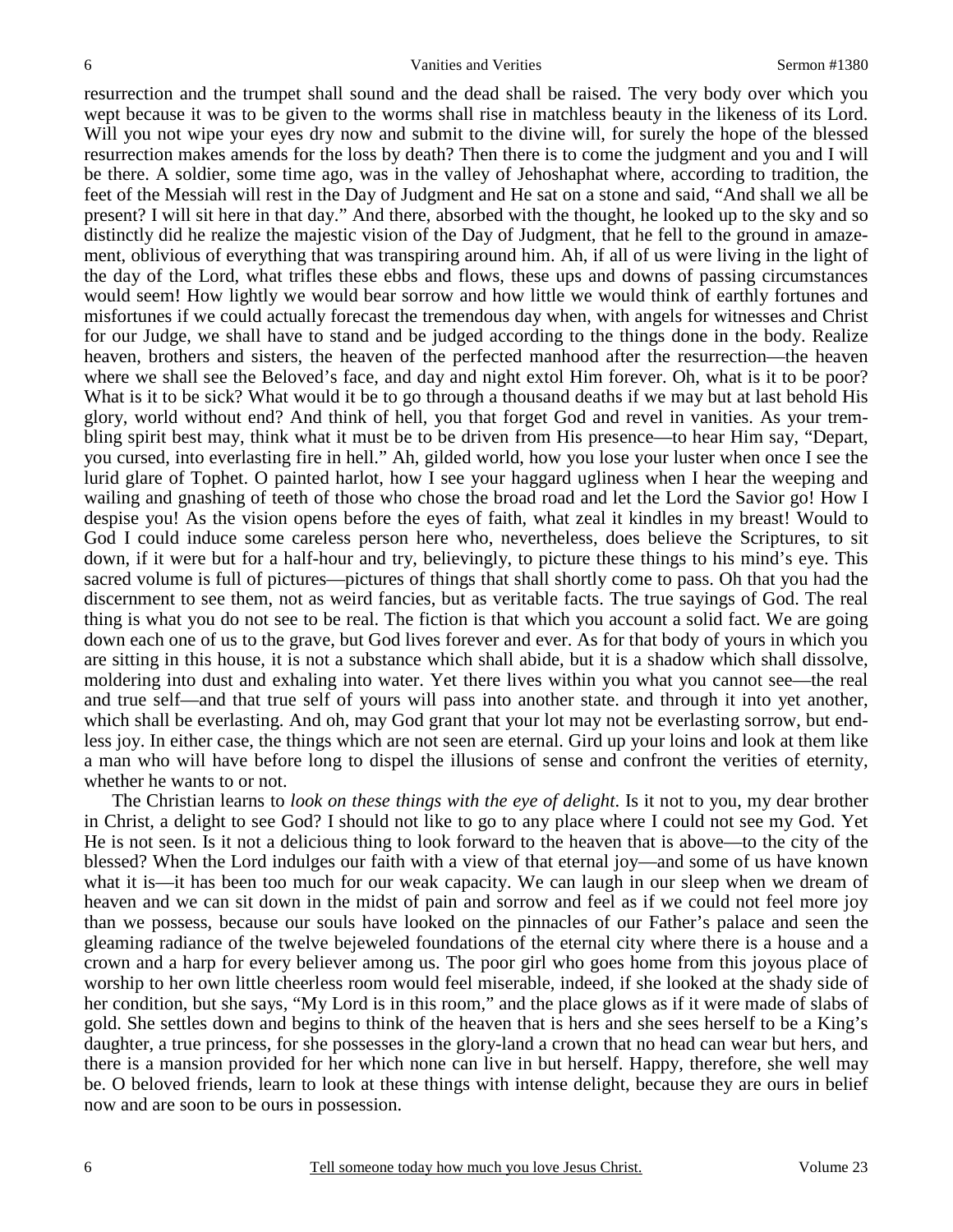On the other hand, if you are not converted, I would urge you to look upon the eternal future—for it is all eternal—with an intense dread, for without Christ what is there for you among the things which are not seen and are eternal, but that which will make you wring your hands for poignant grief and gnash your teeth for bitter self-reproach if you are resolved to live and to die as you now are? You see not yet the future state of woe, but like all the unseen things, it is eternal. There can be no termination to the misery of an immortal soul when once banished from God. I see no "larger hope" revealed in Scripture. Let my philosophical brothers conjecture what they will, where God speaks not, I am silent. But I do see the dread forebodings of a death that never dies and a fire that is never quenched. I would have every man who will not have Christ, or who dilly-dallies with salvation and runs risks with his soul, to look at what he risks. Face your future, O you who choose your own destruction! That was a solemn morning's work for Abraham when he went to the place where he was known to meet with God, and he looked towards Sodom and he saw the smoke of it going up as the smoke of a furnace. O Christians, you do well, sometimes, to look that way. Such contemplation is not pleasant to flesh and blood. No, but it will do you good and make you feel fervent emotions of gratitude for your own redemption and intense desires for the salvation of others. But come here, sinner! Come here! I must have you here. Look, do you see it? Do you see it—the smoke of the flame which burns forever and ever? That flame is for your burning if you repent not. Do you see it as it reddens the heavens? That fire burns for you if you believe not in the Lord Jesus Christ. Will you not look? If you will not, you will have to feel it. You can not mitigate those woes by refusing to believe in their existence. It is the silly trick of the ostrich, so they say, when the hunter pursues it, to burrow its head in the sand, and fancy itself safe, and this is what you are doing with more than equal folly. I would gladly recall you to reason. Look at the things which are not seen, for they are eternal. I met with a remark the other day which struck me forcibly—If a man had no worse pain than a toothache, if he knew that it would last forever, he would desire to die that he might escape from it. When we have to endure any acute pain for a little while, we begin to cry out for relief and find it hard to be quiet, but were any pang to last eternally, the horror of such an expectation would even now be overwhelming! By the dread thought of eternity, I implore you see to it that your salvation is secured at once. Escape for your life, my friend and look not behind you, for unless you escape in time, your fate will be sealed forever and ever. Those things which are not seen are eternal and hell is one of them. Except you escape now by faith in Jesus Christ, you will never escape. There is no reprieve nor respite in the world to come; pardon therefore should be sought at once.

By looking into the things which are not seen, Paul doubtless meant that *he looked to them with hope*. To his view, the harvest was ripe and he was eager to reap it. I invite all believers to be looking with ardent hope for the things that are eternal. Long for the bright appearing of the Lord. Long for your translation into the city of glory. Expect it. Watch for it. It is on the way. You may be much nearer than you think. You may be in heaven before next year—indeed you may be there before tomorrow morning. Light is fading from the earth. Dear friend, look towards heaven. Look towards eternal things. Make it a point to look unto your future home. Should there be any young man here who is not twenty-one and he knows that when he comes of age he is to be squire of a village, own a park, and enjoy a rich heritage, I will be bound to say he has often forestalled the time because he is sure of his title. If any one of you had a legacy left him of a large estate, he would be off this week to have a look at it. One likes to look at one's own—Christian, be sure to survey your own possession in the skies. Read much the book of God which tells you of your future inheritance. Say to yourself, "This is all mine. Why should I not begin to enjoy it? Did not the Israelites fetch bunches of the grapes of Eshcol before they entered Canaan? And why should not I?" I hope you will full often enjoy foretastes of bliss till you can sing with John Berridge—

> *"Too long, alas, I vainly sought For happiness below. But earthly comforts, dearly bought, No solid good bestow. At length, through Jesu's grace, I found The good and promised land Where milk and honey much abound And grapes in clusters stand.*